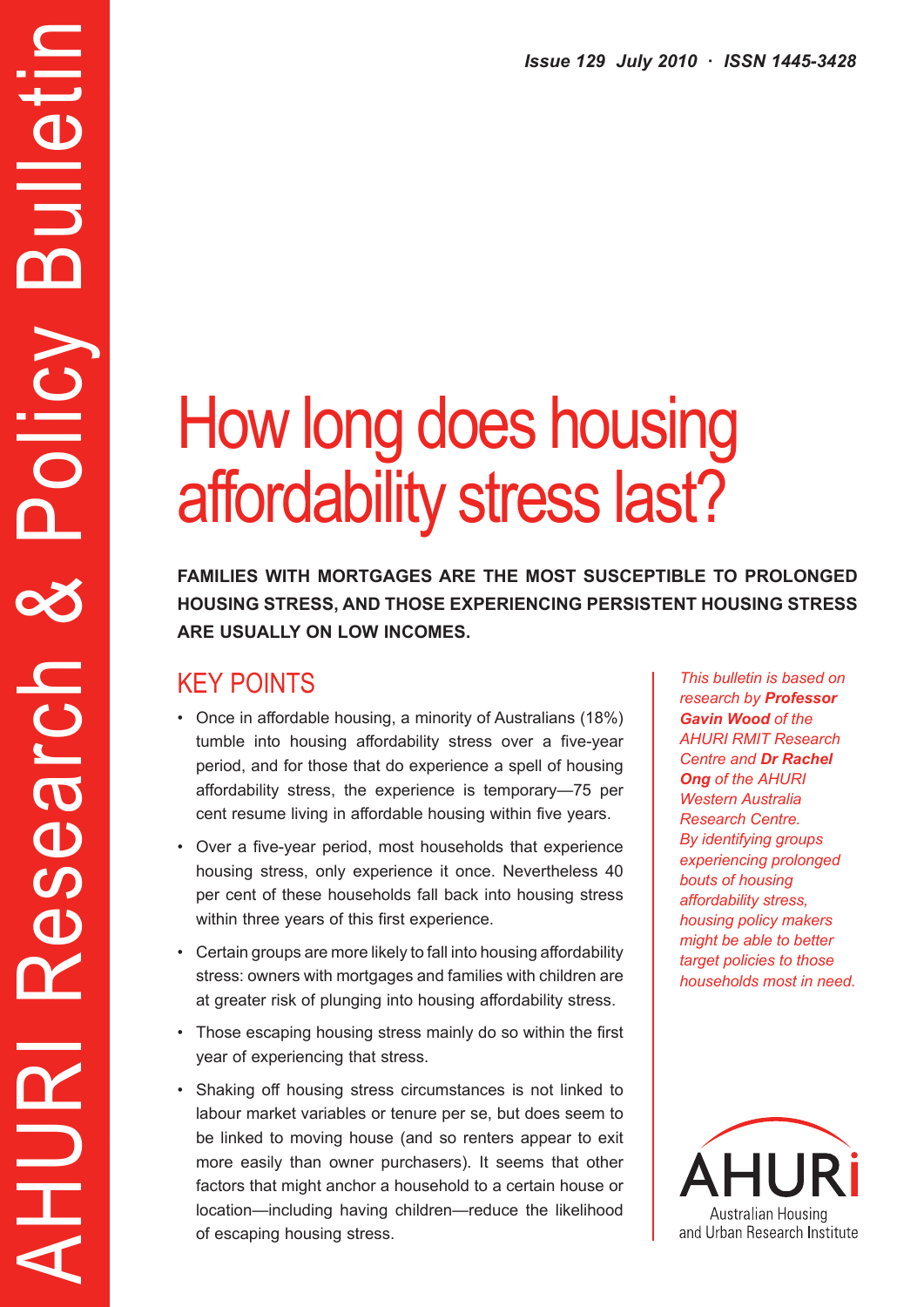# CONTEXT

This project investigates the dynamics of housing affordability in Australia over the period 2001–06. This is a key question for policy-makers because if housing affordability stress is a prolonged experience for households, there is greater reason to regard housing affordability stress as a cause of policy concern. This project provides important information for the formulation and design of policies that aim to improve housing affordability in Australia.

# **METHOD**

The project involved tracking the housing affordability trajectories of a nationally representative sample of Australians across a period of six years, using the Household, Income and Labour Dynamics in Australia (HILDA) Survey.

The study is also the first time econometric techniques have been used in Australia to analyse the factors associated with those experiencing persistent housing affordability stress. In this study, housing affordability stress (*housing stress*) was defined as paying over 30 per cent of gross household income in housing costs. The study's authors wanted to explore the role of income in determining the persistence of spells in housing affordability stress, and so departed from the definition used by Yates and Milligan (2007) which restricted the definition of households in stress to be those in the bottom 40 per cent of income earning households paying over 30 per cent of gross household income in housing costs.

The housing affordability profiles of two groups of Australians are examined. The first is a sample of those with spells living in affordable housing. It is used to identify variables influencing the chances of sinking into housing stress. The second is a sample of Australians with spells of housing stress. It is used to identify variables that leave some Australians more vulnerable to persistent housing stress.

The period under consideration was one of increasing housing stress as the boom in the housing market took hold: 8.0 per cent of all households experienced housing stress in 2006 compared to 6.4 per cent in 2001.

## FINDINGS

#### *Who falls into housing affordability stress?*

Most Australians (82%) in affordable housing in 2001 remained in affordable housing over the following five year study period (ending in 2006). Of those that descend into housing stress, 75 per cent manage a swift return back into affordable housing.

There are systematic differences in the chances of remaining in affordable housing that are related to financial, demographic and housing tenure characteristics. The Figure plots percentage rates of households 'surviving' in affordable housing by housing tenure. It shows that home purchasers (owners with a mortgage) are the least likely to remain in affordable housing: after five years, about one-third had fallen into housing affordability stress. By contrast, only 8 per cent of those who were in public housing had fallen into housing stress.



#### **Figure: The duration of first spells in affordable housing, by housing tenure in first year of spell**

Source: Authors' calculations using confidentialised unit record files of the HILDA Survey Waves 1–6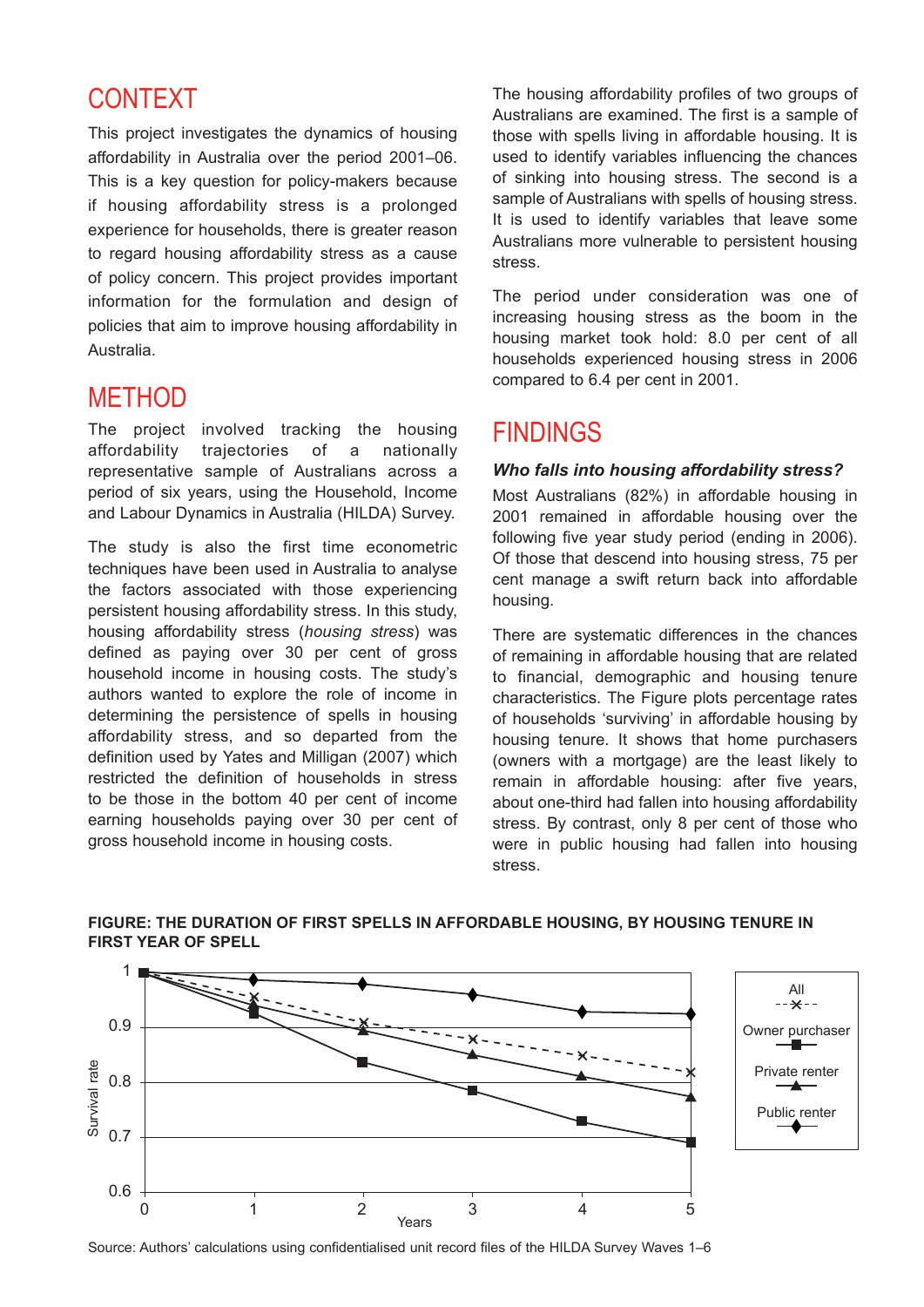Particular types of households are more likely to plunge into housing stress. They include households repaying a mortgage secured against one's home, private renters, residential movers, families with young dependent children and those with high human capital. Among those initially living in affordable housing:

- • Home purchasers are eight times more likely to tumble into housing stress compared to those in outright ownership, and private renters seven times more likely than outright owners.
- • People moving house during a spell living in affordable housing are also two times as likely to fall into stress than those staying where they are (they are more likely to move into a more expensive abode).
- • Labour market variables are also important: self-employed and unemployed people are respectively 1.6 and 1.8 times more likely to fall into stress than those not in the labour force.
- Those with higher human capital (year 12 qualifications or higher) are more likely than those without such qualifications to fall into housing stress. This might seem puzzling, but these Australians are typically younger, expect rising incomes over the life course and might therefore anticipate spells of housing stress to be temporary.

#### *What happens to those in housing stress?*

Most Australians that slipped into housing affordability stress had only one spell (78%), but 20 per cent had two spells of stress between 2001 and 2006.

The Table below shows that almost two-thirds of Australians experiencing a spell of housing affordability stress are able to escape within a year. By the fifth year, only 7 per cent still remain in housing stress. Even so, the chances of eluding housing affordability stress diminish the longer you remain in stress: for example, the likelihood of escape declines from two-thirds (in year one) to a little over one in five after five years.

However, among those exiting housing stress there is a high chance of return: 40 per cent have fallen back into housing stress within three years of their first escape. There seems to be considerable churning in and out of housing affordability stress.

#### *Who exits housing stress and why?*

Those that have higher chances of exiting a spell of housing stress are: in their first year of their spell (2.8 times more likely than in remaining years of spell); movers (2.5 times more likely than nonmovers); those that are single and never married, and have a full-time, permanent job or a casual or other contract. By contrast, the presence of children of any age and whether you were born in a non-main English speaking country reduce your odds of exiting housing stress. The presence of young dependent children reduces the odds of escaping housing affordability stress by over 40 per cent.

Labour market variables are generally not important in explaining whether you escape housing stress, but those in relatively insecure and part-time jobs are more prone to persistent housing affordability stress than those on full-time permanent contracts.

It would appear that precarious housing affordability circumstances are particularly evident amongst those that have lost jobs, and among younger couples with dependent children (a stage in the life cycle that is associated with pressing spending needs).

#### **Table: The duration of first spells in affordable housing, by housing tenure in first year of spell**

| Year | <b>Number</b>                         |                                                  | <b>Likelihood of escaping</b>          | Per cent                       |
|------|---------------------------------------|--------------------------------------------------|----------------------------------------|--------------------------------|
|      | In housing stress<br>at start of year | <b>Escaped housing stress</b><br>during the year | housing stress each<br>year (per cent) | remaining in<br>housing stress |
| 0    | 1550                                  | 0                                                |                                        | 100                            |
|      | 1378                                  | 907                                              | 65.8                                   | 34.2                           |
| 2    | 397                                   | 172                                              | 43.3                                   | 19.4                           |
| 3    | 195                                   | 73                                               | 37.4                                   | 12.1                           |
| 4    | 100                                   | 31                                               | 31                                     | 8.4                            |
| 5    | 47                                    | 10                                               | 21.3                                   | 6.6                            |